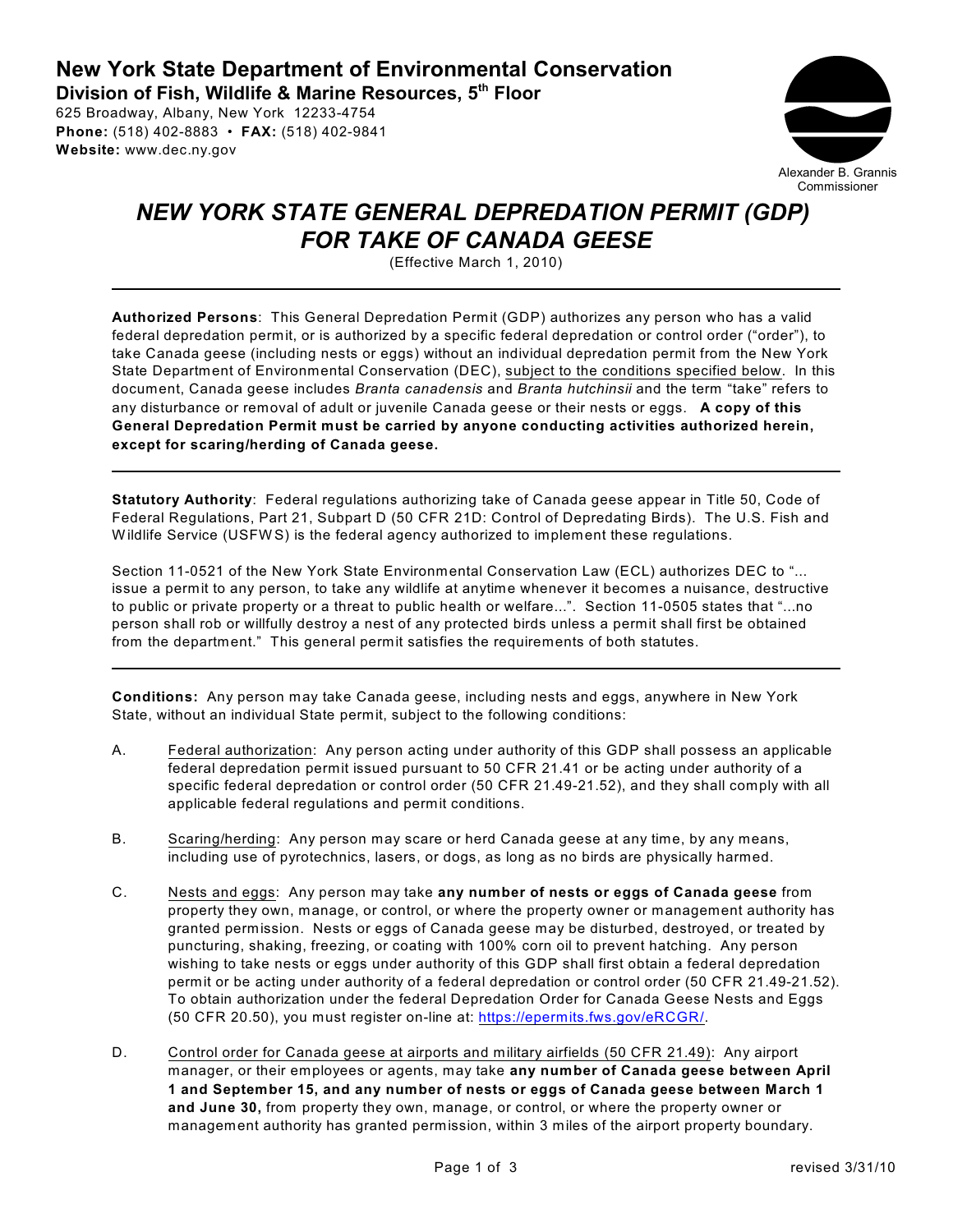Airports and military airfields wishing to take geese under authority of this control order **must obtain authorization in advance** from their local DEC W ildlife office, and they **must submit an annual report** summarizing activities, including the dates, numbers and location of birds, nests, and eggs taken, by December 31 of each year to the U.S. Fish and Wildlife Service, Regional Migratory Bird Permit Office, P.O. Box 779, Hadley, MA 01035-0779.

E. Depredation order for Canada geese at agricultural facilities (50 CFR 21.51): Any agricultural producer, or their employees or agents, may take **up to 25 Canada geese, but no more than 8 geese per day, between May 1 and August 31, and any number of nests or eggs of Canada geese between March 1 and June 30,** from property they own, manage, or control, and where geese are committing depredations to agricultural crops. The 25-bird limit applies to the total take of Canada geese by all persons from any single property or location, excluding legal take of geese by licensed hunters during open hunting seasons.

Agricultural producers wishing to take geese under authority of this depredation order **must obtain authorization in advance** from their local DEC W ildlife office, and they must submit an annual report summarizing activities, including the dates, numbers and location of birds, nests, and eggs taken. Reports must be submitted by September 15 of each year to: NYSDEC W ildlife Services Section, 625 Broadway, Albany, NY 12233-4754. **Failure to submit a report may result in denial of authorization the following year.**

F. Public health control order for Canada geese (50 CFR 21.52): Any manager, or an employee or agent of the manager, of a drinking water supply or swimming area that is subject to regular testing for bacteria by a federal, state or local health agency, may take **any number of Canada geese between April 1 and August 31, and any number of nests or eggs of Canada geese between March 1 and June 30,** from property they own, manage, or control, and where geese pose a specific, immediate human health risk by creating conditions conducive to the transmission of human or zoonotic pathogens.

Managers of drinking water supplies or swimming areas wishing to take geese under authority of this control order **must obtain authorization in advance** from their local DEC W ildlife office, and they must submit an annual report summarizing activities, including the dates, numbers and location of birds, nests, and eggs taken. Reports must be submitted by September 15 of each year to: NYSDEC W ildlife Services Section, 625 Broadway, Albany, NY 12233-4754. **Failure to submit a report may result in denial of authorization the following year.**

- G. Take of geese authorized by an individual federal permit: Any person that has a valid federal depredation permit to take Canada geese (including nests) may take **any number of Canada geese at any time, and any number of nests or eggs of Canada geese at any time,** subject to times, locations, daily and annual limits, and all other conditions specified in the federal permit. This GDP eliminates the need for any person to obtain an individual state permit if they have been authorized by an individual depredation permit issued by the U.S. Fish and Wildlife Service.
- H. Methods allowed for taking Canada geese: Any person acting under authority of a federal depredation or control order may take adult or juvenile geese by shooting, live-trapping with nets or pens, or hand capture. Geese may not be taken with leg-hold, cable-restraint or body-gripping traps. **Shooting is allowed by shotgun only, and use of non-toxic shot is required** (see 50 CFR 20.21[j] for a list of shot types approved as non-toxic by USFW S). Decoys, calls, or other devices may not be used to lure geese within gun range.
- I. Possession and disposal: Geese caught live shall be euthanized by carbon dioxide asphyxiation or cervical dislocation, and shall not be transported and released to the wild at any other location. Persons acting under authority of this GDP may possess, transport and dispose of birds, nests or eggs by: 1) donation to public museums or public institutions for scientific or educational purposes; 2) processing by a licensed meat processor for human consumption and subsequent distribution free of charge to charitable organizations (subject to approval by DEC on a case by